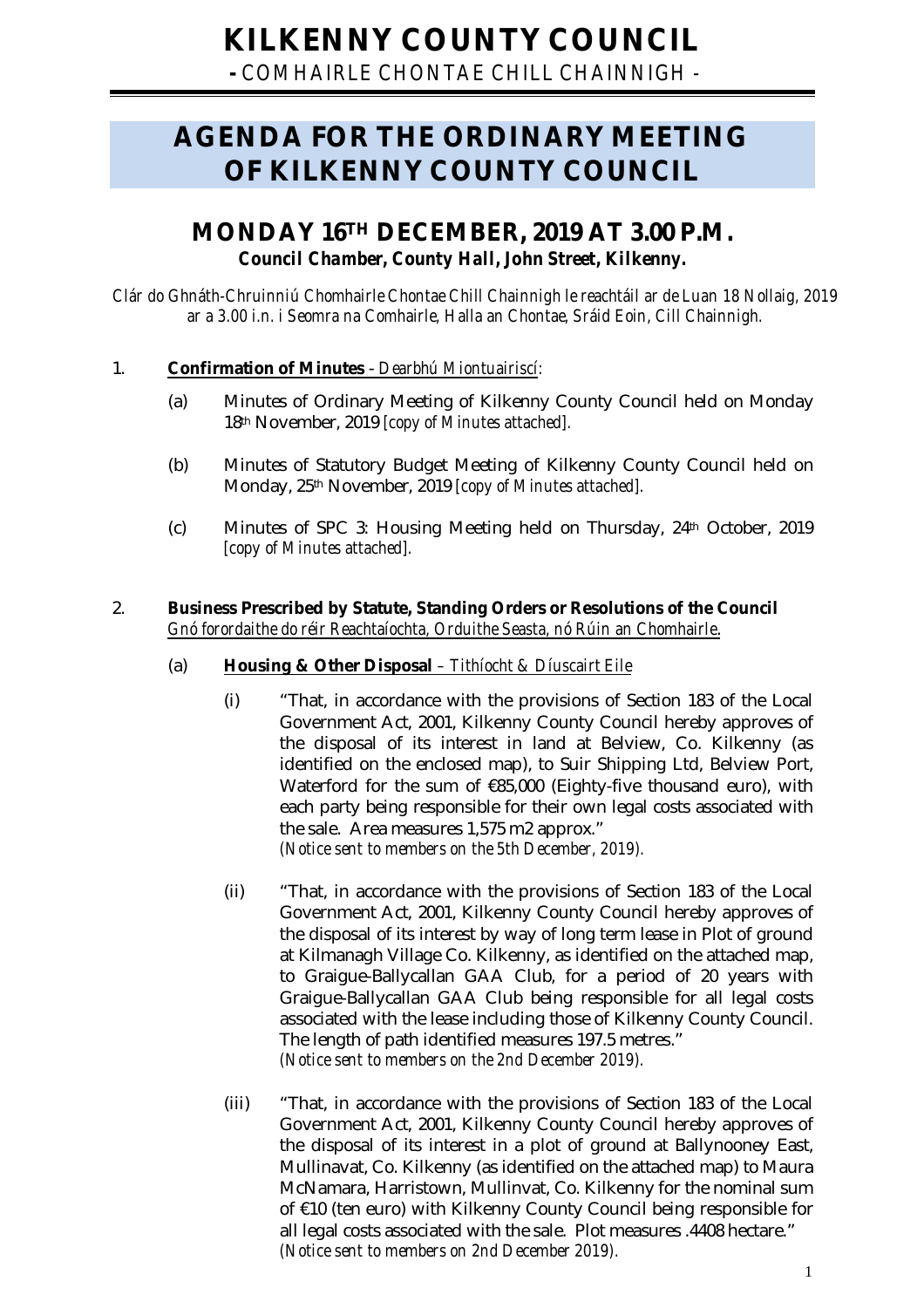(iv) "That, in accordance with the provisions of Section 183 of the Local Government Act, 2001, Kilkenny County Council hereby approves of the disposal of its interest in a plot of ground at Duninga, Goresbridge, Co. Kilkenny (as identified on the attached map) to Patrick Walsh and Ailish Walsh, Duninga, Goresbridge, Co. Kilkenny for the nominal sum of €100 (one hundred euro) with the Purchaser being responsible for all legal costs associated with the sale, including those of Kilkenny County Council. Plot measures .206 hectares. *(Notice sent to members on 2nd December 2019)*

## (b) **Planning** *– Pleanail*

- (i) Taking in Charge Inis Alainn Fiddown
	- Chapel View Stoneyford
	- **Hunters Wood Newmarket**
- (ii) Taking in Charge Ard Glas, Ban Ard, Tuar Na mBlath, An Grianan, An Cuainin at Abbeylands, Ferryback, Kilkenny.
	- Kings Court Callan Co. Kilkenny
- (iii) Launch of "Kilkenny Shopfronts Through The Ages" *[Presentation]*

## (c) **Finance** *– Airgeadas*

(i) Approval of Term Loan from for  $\epsilon$ 5 million.

## (d) **Corporate Affairs** - *Gnóthaí Corparáideacha*

- (i) Chief Executive's Monthly Report *[Report Attached].*
- (ii) Kilkenny Civic Trust *[Presentation]*

## 3. **Correspondence** *- Comhfhreagras*

(i) Letter from Richard Bruton, TD, Minister for Communications, Climate Action & Environment in connection with plastic waste.

## 4. **Business adjourned from a previous Meeting***- Gnó ar athló ó chruinniúroimhe seo*

## 5. **Fix Dates & Times of Meetings** *- Dátaí agus Amanta do chruinnithe a shocrú:*

- (i) Schedule of Meetings from December 2019 to March 2020*[Attached].*
- 6. **Consideration of Reports & Recommendations of Committees of the Council***-Plé ar Thuairiscí agus Moltaí ó Choistí an Comhairle:* 
	- (i) Chairman's Report of SPC 3: Housing held on Wednesday, 24th April, 2019 *[copy of Report attached].*

#### 7. **Other Business set forth in the Notice convening the Meeting –** *Gnó Eile romhainn i bhFógra reachtála an Chruinnithe*